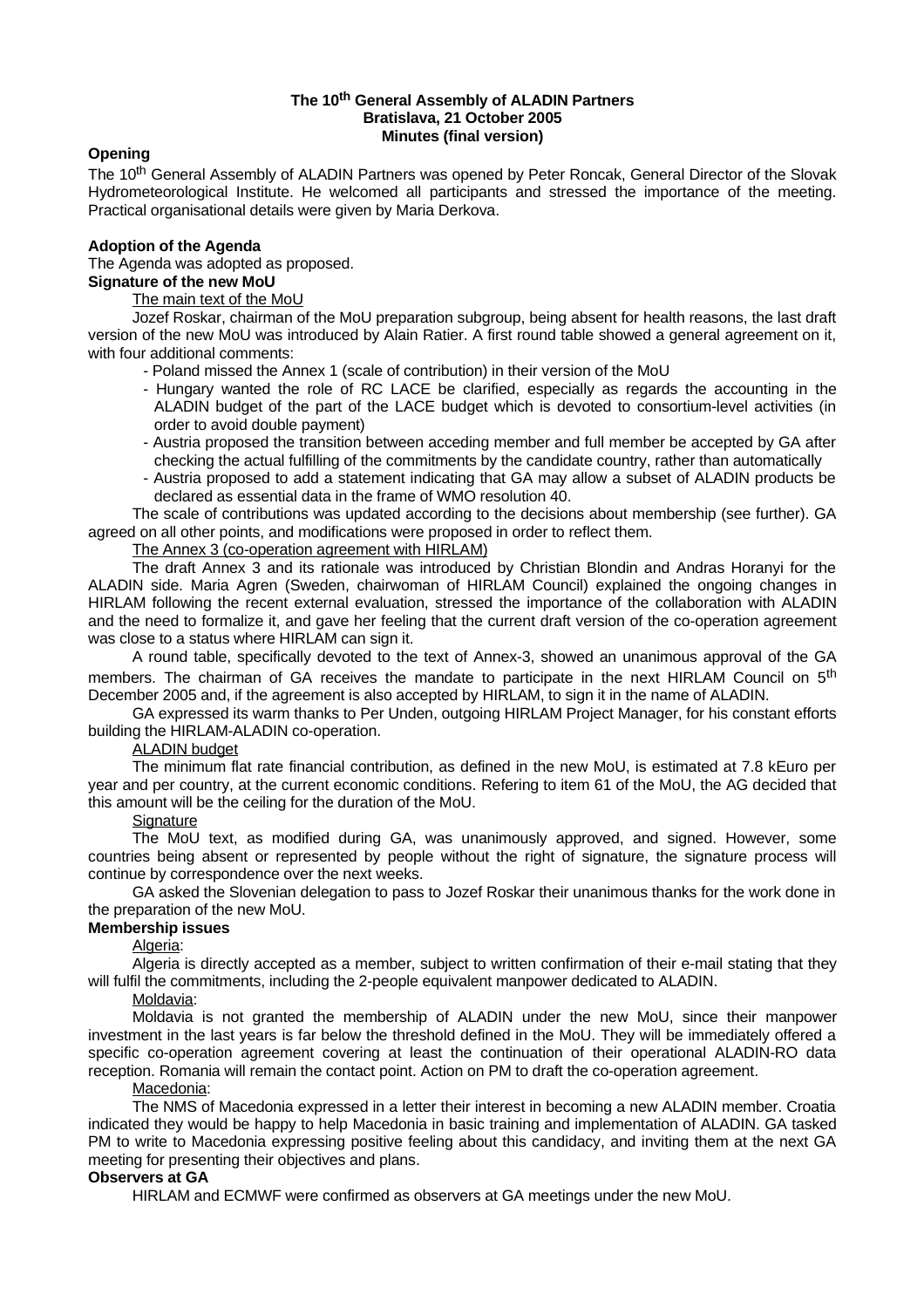ECMWF indicate that, from their point of view, the only modifications that have to be put on the current Meteo-France / ECMWF agreement on ALADIN concern the list of ECMWF members and co-operating states, which significantly changed since the signature of the agreement.

#### **Election of Chairperson and vice-Chairperson of the General Assembly**

Henri Malcorps (Belgium) has been unanimously elected as Chairman of the General Assembly.

Jozef Roskar (Slovenia) has been unanimously elected as vice-Chairman of the General Assembly.

#### **Appointment of ALADIN Programme Manager**

Jean-François Geleyn (France) has been appointed as ALADIN Programme Manager.

# **PAC membership**

Chairperson and vice-chairperson

Fritz Neuwirth (Austria) has been unanimously elected as chairman of PAC.

Cornel Soci (Romania) has been unanimously elected as vice-chairman of PAC.

**Members** 

A good balance between the 6 PAC other members would be based on the repartition: 2 for Meteo-France, 2 for RC LACE, 2 for the other ALADIN members.

Alain Ratier nominated the 2 French members (Eric Brun and Emmanuel Legrand) and suggested names for the remaining 4 positions: Radim Tolasz (Czech Republic), Gabor Radnoti (Hungary, currently at ECMWF), Maria Monteiro (Portugal), Abdallah Mokssit (Morocco).

# **Programme team**

## Local managers

Most of the members were in position to nominate their local manager:

- Austria: Thomas Haiden
- Croatia: Alica Bajic
- Czech Republic: Martin Janousek
- France: Claude Fischer (replacing originally nominated F. Bouttier)
- Hungary: Andras Horanyi
- Morocco: Hassan Haddouch
- Poland: Marek Jerczynski
- Portugal: Maria Monteiro
- Romania: Cornel Soci
- Slovenia: Neva Pristov
- Slovakia: Martin Benko
- Names received via e-mail after GA:
- Algeria: Bachir Hamadache
- Belgium: Josette Vanderborght Bulgaria and Tunisia has not nominated yet.

# Administrative support

Meteo-France indicated that the level of administrative support brought to ALADIN remains at the same level as previously.

#### Project organisation

Meteo-France will prepare and distribute a matrix schematically describing the relations between the bodies/entities established by the new MoU.

# **Scientific and technical talks**

The scientific and technical talks were noted with interest by GA. Among the main topics, the operational usefulness of ALADIN assimilation now, the ARPEGE/ALADIN/AROME convergence process, and shown by Per Unden the first results of HIRLAM work on ALADIN. Also, GA noted with satisfaction the presented Working Plans: the 4<sup>th</sup> ALADIN medium-term research plan 2006-2008, and the joint ALADIN-HIRLAM objectives. The reader is directly referred to the presentations on ALADIN Web site for more details and for the other issues.

In the discussion, RC LACE informed that they just agreed on Predictability becoming as it a new working domain in their organization (in addition to physics, dynamics and data assimilation), and that they will correspondingly appoint a fourth working group leader.

# **Next PAC and GA meetings**

The beginning of the work with the new organization implied by the new MoU requires an extraordinary meeting of General Assembly as soon as possible. At least the following topics: strategic plan, licensing policy, work plan for 2006, resources (manpower and budget) have to be addressed. The work should be prepared by a PAC meeting before the GA one.

PAC will meet on January 26<sup>th</sup>, 2006, in Vienna.

The extraordinary GA meeting will take place in Brussels on February 23<sup>rd</sup> (commencing at 11h) and 24<sup>th</sup>.